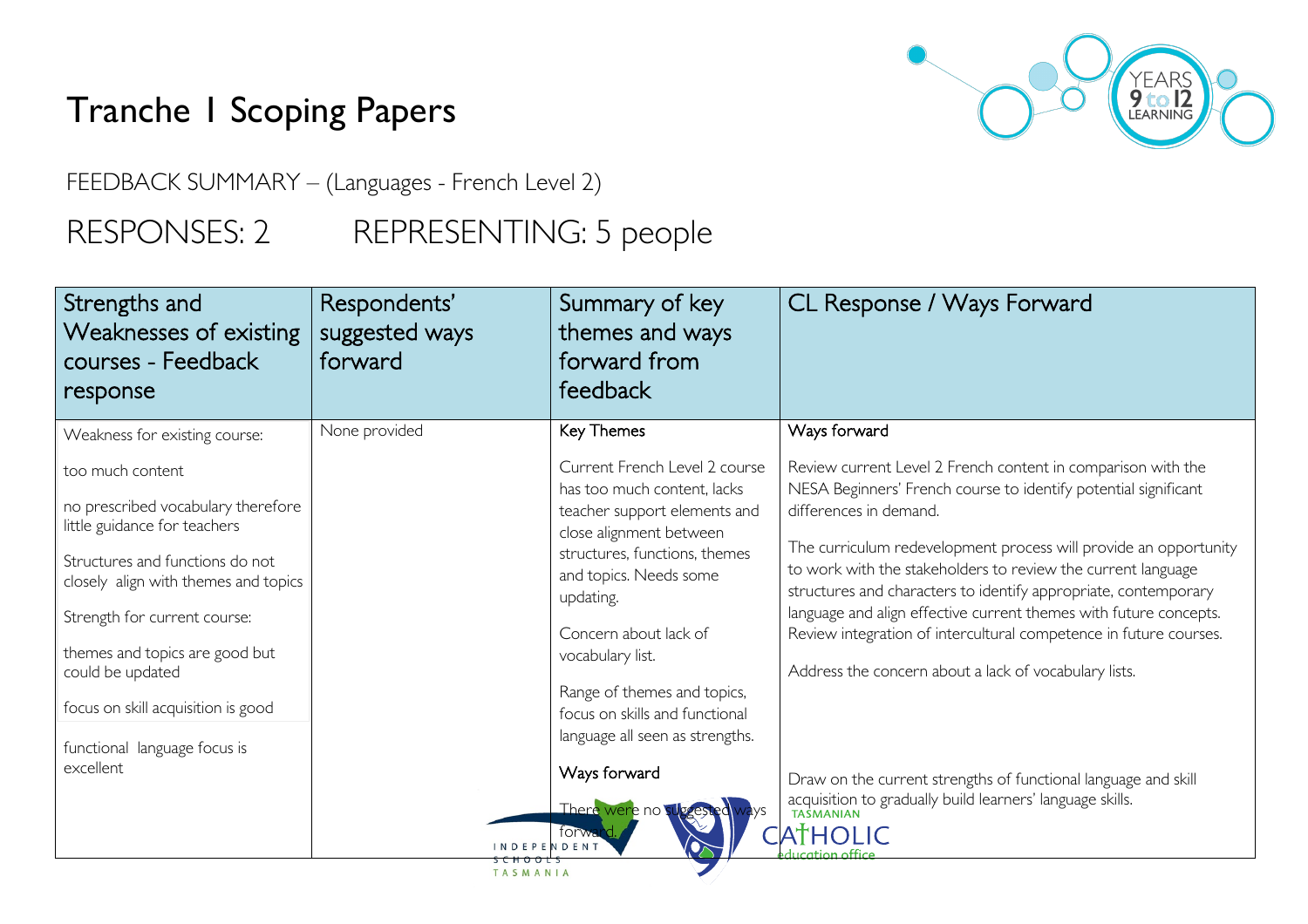| Course Rationale -<br>Feedback response                                                                                                                                                                                                                                                                                                                                                          | Respondents'<br>suggested ways<br>forward                                                                                                                                                                                                                                                             | Summary of key<br>themes and ways<br>forward from<br>feedback                                                                                                                                                                                                    | CL Response / Ways Forward                                                                                                                                                                                                                                                                                                                                            |
|--------------------------------------------------------------------------------------------------------------------------------------------------------------------------------------------------------------------------------------------------------------------------------------------------------------------------------------------------------------------------------------------------|-------------------------------------------------------------------------------------------------------------------------------------------------------------------------------------------------------------------------------------------------------------------------------------------------------|------------------------------------------------------------------------------------------------------------------------------------------------------------------------------------------------------------------------------------------------------------------|-----------------------------------------------------------------------------------------------------------------------------------------------------------------------------------------------------------------------------------------------------------------------------------------------------------------------------------------------------------------------|
| The team felt that it had to<br>disagree with the first question as<br>dot points two and three are not<br>articulated in the rationale i.e what<br>is meant by chosen content?                                                                                                                                                                                                                  | None provided                                                                                                                                                                                                                                                                                         | Key Themes<br>Some responses disagreed with<br>the course rationale as it did<br>not provide the information<br>they were seeking.<br>Language/terminology was<br>unclear because it lacked<br>details.<br>Ways forward<br>Clarify how the modules will<br>work. | Ways forward<br>Clarify difference between Rationale and Course Description.<br>Redraft Rationale to ensure it fulfils the intended role.<br>Share draft course description at future consultation opportunities,<br>including the Draft CCAFL.<br>Collaboratively explore contemporary terminology (e.g. concepts,<br>perspectives etc) for inclusion in the course. |
| The Rationale seems reasonable,<br>however, we are not sure how<br>the "Personal, Community and<br>Global perspectives" relate to the<br>concepts of the CCAFL<br>Framework - this appears to be an<br>added extra complexity that<br>makes the rationale unclear and<br>may be unnecessary. The<br>alignment with the CCAFL<br>framework is hard to comment<br>on without seeing the framework. | While the three modules have<br>not yet been defined, it should<br>be clarified in the Course Design<br>that in order to complete the<br>designated level, students must<br>have studied and passed all three<br>modules in a designated order.<br>Cumulative modules are<br>necessary for languages. | Key Themes<br>Lack of clarity in the Rationale.<br>Concern regarding the use of<br>Perspectives.<br>Lack of knowledge of the Draft<br>Collaborative Curriculum and<br>Assessment Framework for<br>Languages (CCAFL) caused<br>concern.<br>Ways forward           | Ways forward<br>The need for clarity in articulating the modules (designated by<br>concept) and the perspectives is noted for further development.<br>Clarify structure of the Level 2 French course, including the use of<br>concepts to shape each module and ensure continuity of learning.                                                                        |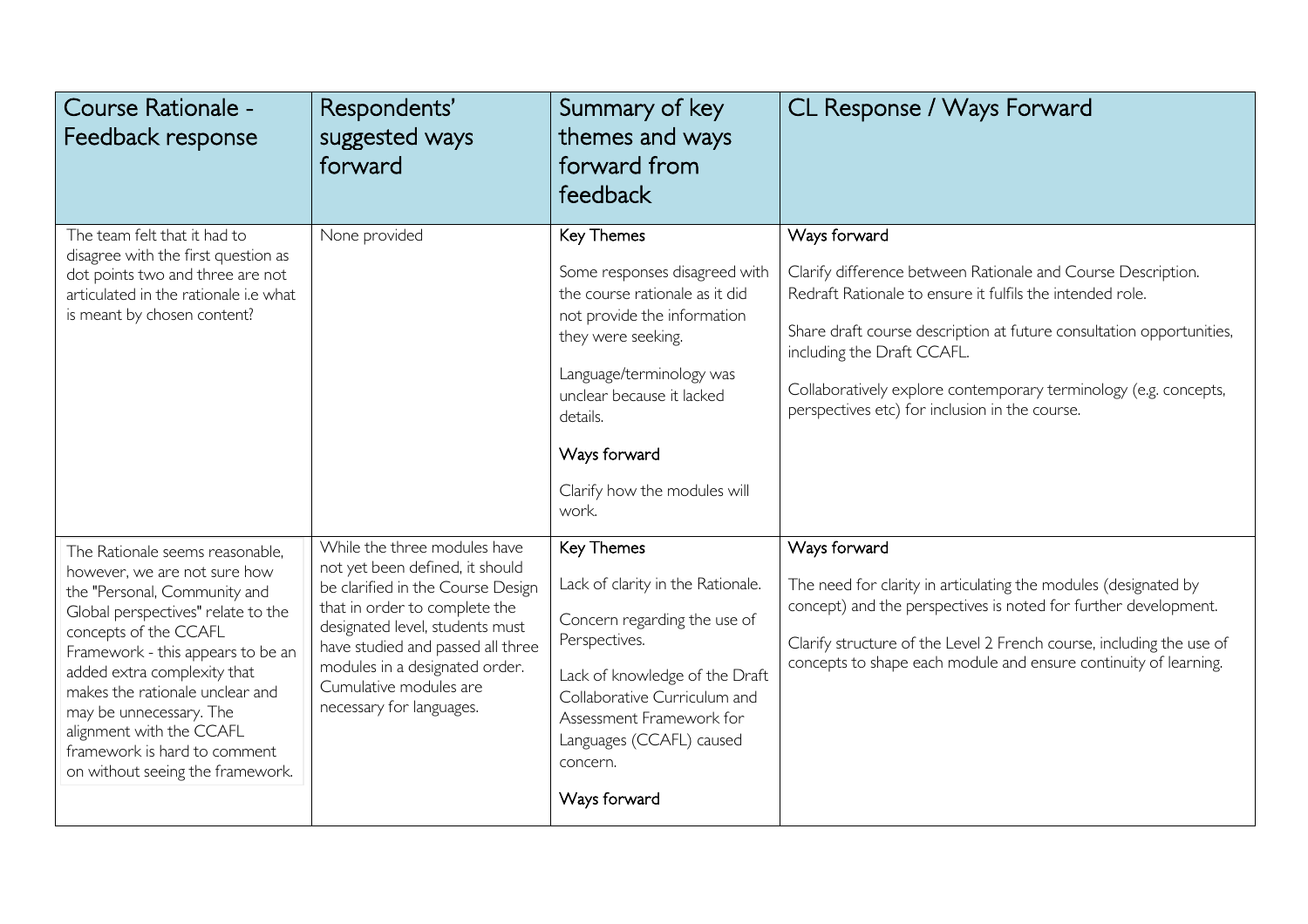|  | Clarify structure of the French<br>Level 2 course, ensure<br>continuity of learning. |  |
|--|--------------------------------------------------------------------------------------|--|
|  |                                                                                      |  |

The course rationale is appropriate and clearly describes:

- the intended audience,
- why the chosen content is important for students and outlines the broad scope of learning to be expected
- the particular skills knowledge and understandings students will develop

| Strongly Agree | Agree | Neither agree nor disagree | Disagree | Strongly disagree |
|----------------|-------|----------------------------|----------|-------------------|
|                |       |                            |          |                   |

## Ways Forward:

Different respondents took different approaches here. Further detail to be provided at future consultation opportunities will add clarity to this and the rationale will be revised accordingly.

## In considering the focus areas identified in the Years 9 to 12 Curriculum Framework and this course rationale, do you believe the course is placed in the appropriate focus area?

| Strongly Agree | Agree | Neither agree nor disagree | Disagree | Strongly disagree |
|----------------|-------|----------------------------|----------|-------------------|
|                |       |                            |          |                   |

## Ways Forward:

Consistent support for the placement of French Level 2 in Discipline-based Study, course development to progress as planned.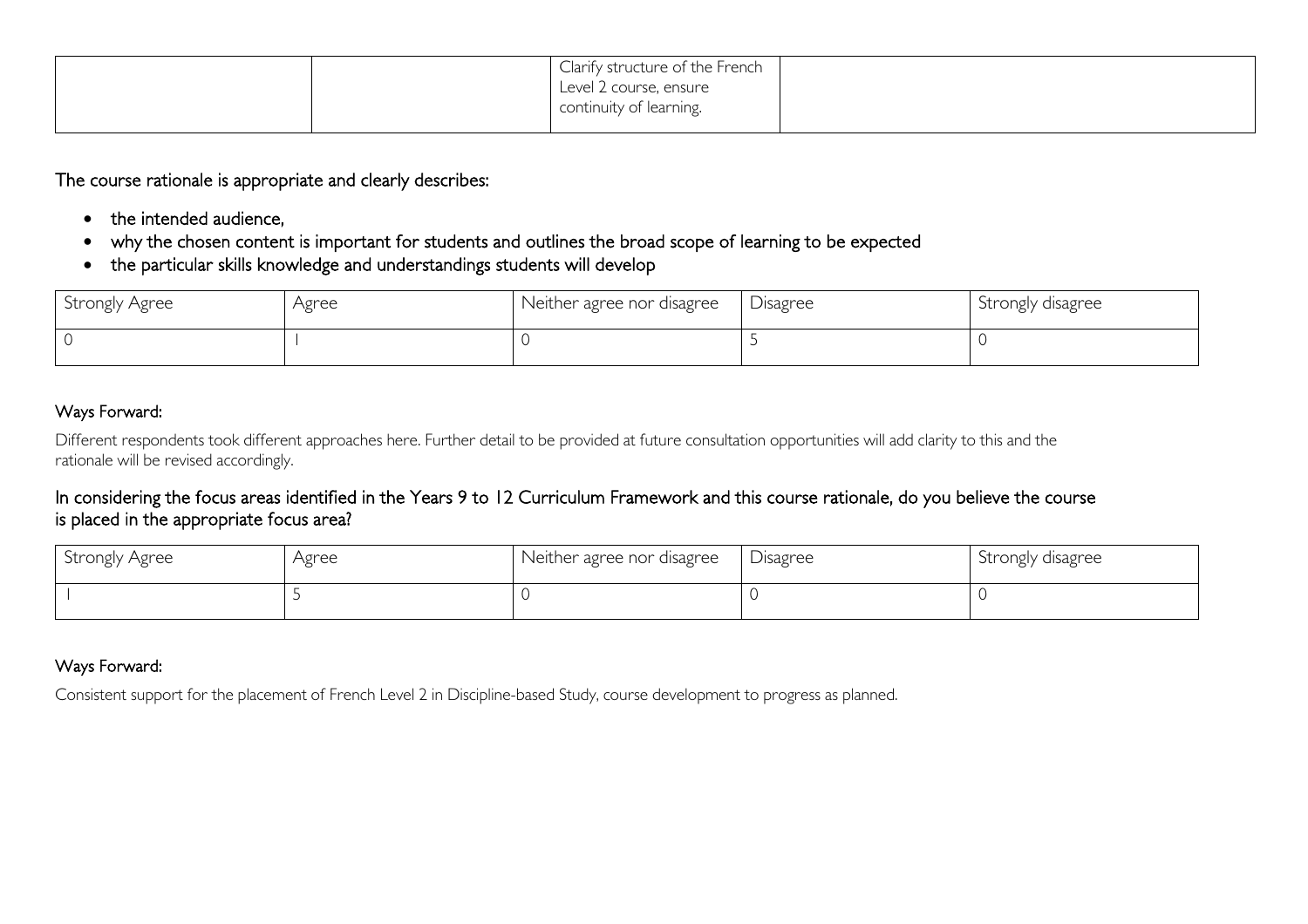| <b>General Capabilities</b><br>Feedback response | Respondents' suggested<br>ways forward                                                                                                                                                                                                                                                                                                                                                                                                                                                                                                                                                                                                                                                                                                  | Summary of key<br>themes and ways<br>forward from<br>feedback                                                                                                                                                                                                                                                                                                             | CL Response / Ways Forward                                                                                                                                                                                                                                                                                                                                                                                                                                                                                                                                                                                                                                                                                                                                                                                                                            |
|--------------------------------------------------|-----------------------------------------------------------------------------------------------------------------------------------------------------------------------------------------------------------------------------------------------------------------------------------------------------------------------------------------------------------------------------------------------------------------------------------------------------------------------------------------------------------------------------------------------------------------------------------------------------------------------------------------------------------------------------------------------------------------------------------------|---------------------------------------------------------------------------------------------------------------------------------------------------------------------------------------------------------------------------------------------------------------------------------------------------------------------------------------------------------------------------|-------------------------------------------------------------------------------------------------------------------------------------------------------------------------------------------------------------------------------------------------------------------------------------------------------------------------------------------------------------------------------------------------------------------------------------------------------------------------------------------------------------------------------------------------------------------------------------------------------------------------------------------------------------------------------------------------------------------------------------------------------------------------------------------------------------------------------------------------------|
| No                                               | We are answering no to this<br>question due to the lack of<br>information provided in the scoping<br>papers concerning content.<br>Moreover, we are concerned that<br>these general capabilities will be<br>formally assessed, simply adding to<br>teacher workload and taking time<br>away from planning and delivery of<br>relevant content. These capabilities<br>are reminiscent of the Key<br>competencies that were adopted<br>and abandoned by TASC in the past.<br>The 6 General Capabilities have<br>already been addressed through the<br>Australian Curriculum since its<br>inception and the intention is for 11<br>years of schooling (F-10).<br>Therefore, there should be no need<br>for duplication in years 11 and 12. | Key Themes.<br>There is a need to clarify how<br>the General Capabilities would<br>be used, whether they would<br>be assessed etc. Support for<br>inclusion is varied.<br>Concern that perceived past<br>weaknesses in curriculum<br>design will be repeated if<br>incorporation of GC is not<br>judicious.<br>Recognise Languages as<br>evidence of the literacy "tick". | Ways Forward<br>Positions regarding the incorporation of General Capabilities in<br>courses to be clarified and communicated.<br>Acknowledging that there is a difference of opinion across<br>regarding the role of General Capabilities, the use of these in<br>course development will be relevant, logical, serve a purpose and<br>contribute to the learner's engagement with French.<br>What is referred to as the "Literacy tick" is the Reading, Writing<br>and Communication (in English) standard. The incorporation of<br>the level of English and the evidence of this required to meet the<br>standard as currently defined may detract from the focus of the<br>course and time spent on language learning.<br>The opportunity to meet the Computers and the Internet<br>standard (ICT tick) can be explored during course development. |
| Yes                                              | All the general capabilities are highly<br>relevant to the study of languages,<br>especially ethical understanding and<br>intercultural understanding. It is also<br>a learning area that requires a high<br>degree of literacy in students and<br>therefore should be designed to be<br>eligible for the reading and writing<br>capability with TASC and, indeed,<br>the ICT capability.                                                                                                                                                                                                                                                                                                                                               |                                                                                                                                                                                                                                                                                                                                                                           | As above.                                                                                                                                                                                                                                                                                                                                                                                                                                                                                                                                                                                                                                                                                                                                                                                                                                             |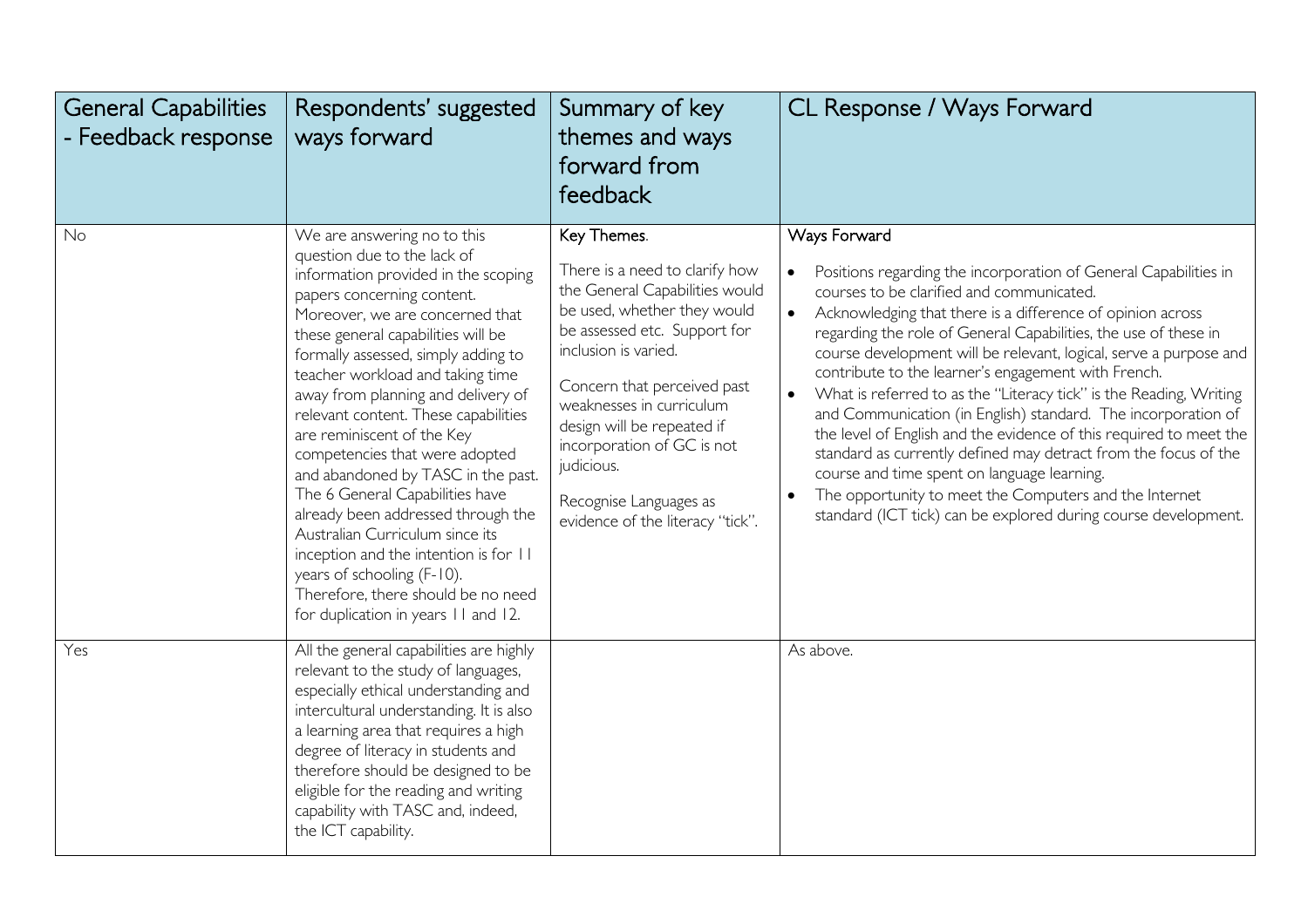| <b>Cross Curriculum</b><br><b>Priorities - Feedback</b><br>response                                                                                                                                                                                                                                                                                                                                                                                                                                                                                                                                                                                                                                                                                                                                             | Respondents'<br>suggested ways<br>forward | Summary of key<br>themes and ways<br>forward from<br>feedback                                                                                                                                                        | CL Response / Ways Forward                                                                                                                                                                                                                                                                                  |
|-----------------------------------------------------------------------------------------------------------------------------------------------------------------------------------------------------------------------------------------------------------------------------------------------------------------------------------------------------------------------------------------------------------------------------------------------------------------------------------------------------------------------------------------------------------------------------------------------------------------------------------------------------------------------------------------------------------------------------------------------------------------------------------------------------------------|-------------------------------------------|----------------------------------------------------------------------------------------------------------------------------------------------------------------------------------------------------------------------|-------------------------------------------------------------------------------------------------------------------------------------------------------------------------------------------------------------------------------------------------------------------------------------------------------------|
| This is extremely difficult to<br>comment on now, as we have not<br>been given enough direction on<br>the content of any new Foundation<br>language course. These types of<br>priorities are more clearly<br>identified and incorporated once<br>writers have a general sense of<br>where a course is heading. Some of<br>these priorities could possibly fit<br>some languages but at this stage<br>things are too vague. It is also<br>artificial to imply that all courses<br>will include Cross Curriculum<br>Priorities when they may not be<br>appropriate. By overlaying the<br>courses with the CCPs without<br>considering the unique nature and<br>content of a course is reductive as<br>it trivialises the main focus of a<br>course and therefore impacts on<br>the student's learning experience. | None provided                             | Key Themes<br>Concern that the CCP should<br>not automatically be included<br>without consideration for the<br>nature of the course. Varied<br>support for the inclusion of<br>CCP.<br>Ways Forward<br>None provided | Ways Forward<br>The position regarding the incorporation of Cross Curriculum<br>Priorities in courses to be clarified and communicated.<br>During course development there will be consultation with<br>stakeholders as to where and how Cross Curriculum Priorities can<br>be incorporated as appropriate. |
| We are assuming that the cross<br>curriculum priorities referred to<br>are those of the Australian<br>curriculum: sustainability, Aboriginal<br>and Torres Strait Islander histories<br>and culture and Asia and Australia's<br>engagement with Asia. Sustainability<br>is the only cross curriculum priority                                                                                                                                                                                                                                                                                                                                                                                                                                                                                                   | None provided                             |                                                                                                                                                                                                                      | As above.                                                                                                                                                                                                                                                                                                   |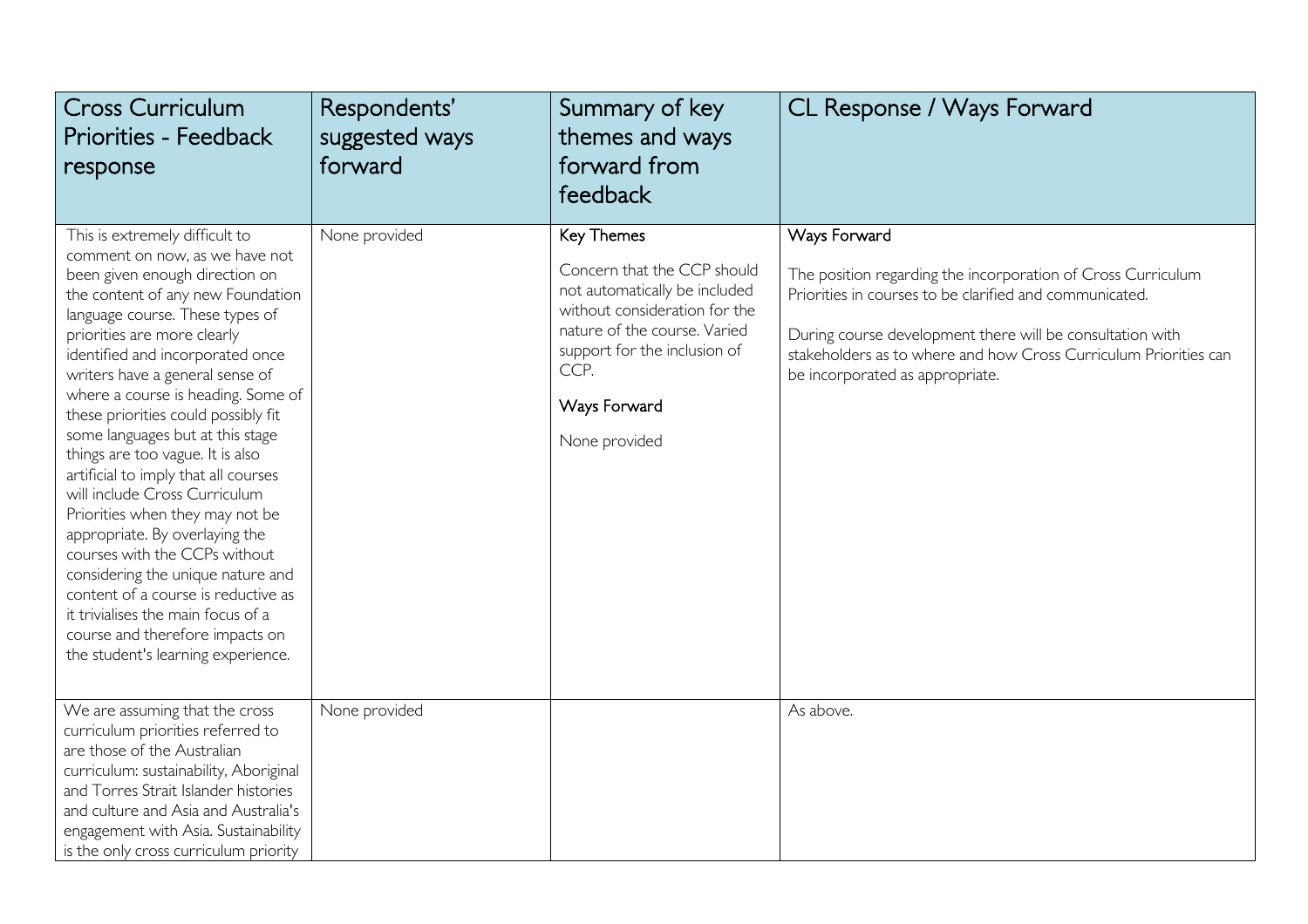| relevant to the European languages  |  |  |
|-------------------------------------|--|--|
| syllabuses, and is highly relevant. |  |  |
| Asia and Australia's engagement     |  |  |
| with Asia is highly relevant to the |  |  |
| Asian languages.                    |  |  |
|                                     |  |  |

| Core concepts, big<br>ideas, essential learning<br>or important<br>considerations -<br>Feedback response                                                                                                                                                                                                                                                                                                                                                                                                                                                                                                  | Respondents'<br>suggested ways<br>forward | Summary of key<br>themes and ways<br>forward from<br>feedback                                                                                                                                                                                                                                                                                                                                                                                                                                                                  | CL Response / Ways Forward                                                                                                                                                                                                                                                                                                                                                                                                                                                                                                                                                                                                                                          |
|-----------------------------------------------------------------------------------------------------------------------------------------------------------------------------------------------------------------------------------------------------------------------------------------------------------------------------------------------------------------------------------------------------------------------------------------------------------------------------------------------------------------------------------------------------------------------------------------------------------|-------------------------------------------|--------------------------------------------------------------------------------------------------------------------------------------------------------------------------------------------------------------------------------------------------------------------------------------------------------------------------------------------------------------------------------------------------------------------------------------------------------------------------------------------------------------------------------|---------------------------------------------------------------------------------------------------------------------------------------------------------------------------------------------------------------------------------------------------------------------------------------------------------------------------------------------------------------------------------------------------------------------------------------------------------------------------------------------------------------------------------------------------------------------------------------------------------------------------------------------------------------------|
| We find it impossible to make any<br>suggestions given the extremely<br>generic nature of these scopes.<br>We would not know what we<br>were making suggesting about as<br>the descriptions included in the<br>scopes are too general.<br>Our concerns are as follows:<br>How the course will be<br>constructed?<br>Themes? Topics? Concepts?<br>How will it be assessed?<br>Will we still be using criterion-<br>based assessment?<br>Do we assess the general<br>capabilities alongside the macro-<br>skills or are they embedded or are<br>they assessed separately?<br>Workload for both teachers and | None provided                             | Key Themes<br>Respondents indicated there<br>was a lack of information<br>provided for teachers in the<br>Scoping Papers.<br>The Scoping Papers have raised<br>a large amount of questions<br>with teachers, including<br>implications for script-based<br>languages<br>Need significant clarifications<br>for teachers around themes,<br>perspectives, GC, etc<br>What is "viewing"?<br>Ways Forward<br>Listen to stakeholders' views on<br>themes, perspective, balance of<br>skills, unsuitability of<br>modularisation etc | Ways Forward<br>Further consultation opportunities with stakeholders will be used to<br>share information about:<br>the structure of proposed courses<br>$\circ$<br>the use of concepts to shape the three modules (Identity,<br>$\circ$<br>Responsibility and Legacy)<br>the use of perspectives (Personal, Community and Global) to<br>$\circ$<br>provide a relationship for each of the concepts<br>and to gather further feedback.<br>Positions regarding the incorporation of Cross Curriculum Priorities<br>and General Capabilities in courses, as well as assessment, to be<br>clarified, communicated and applied within the development of the<br>course. |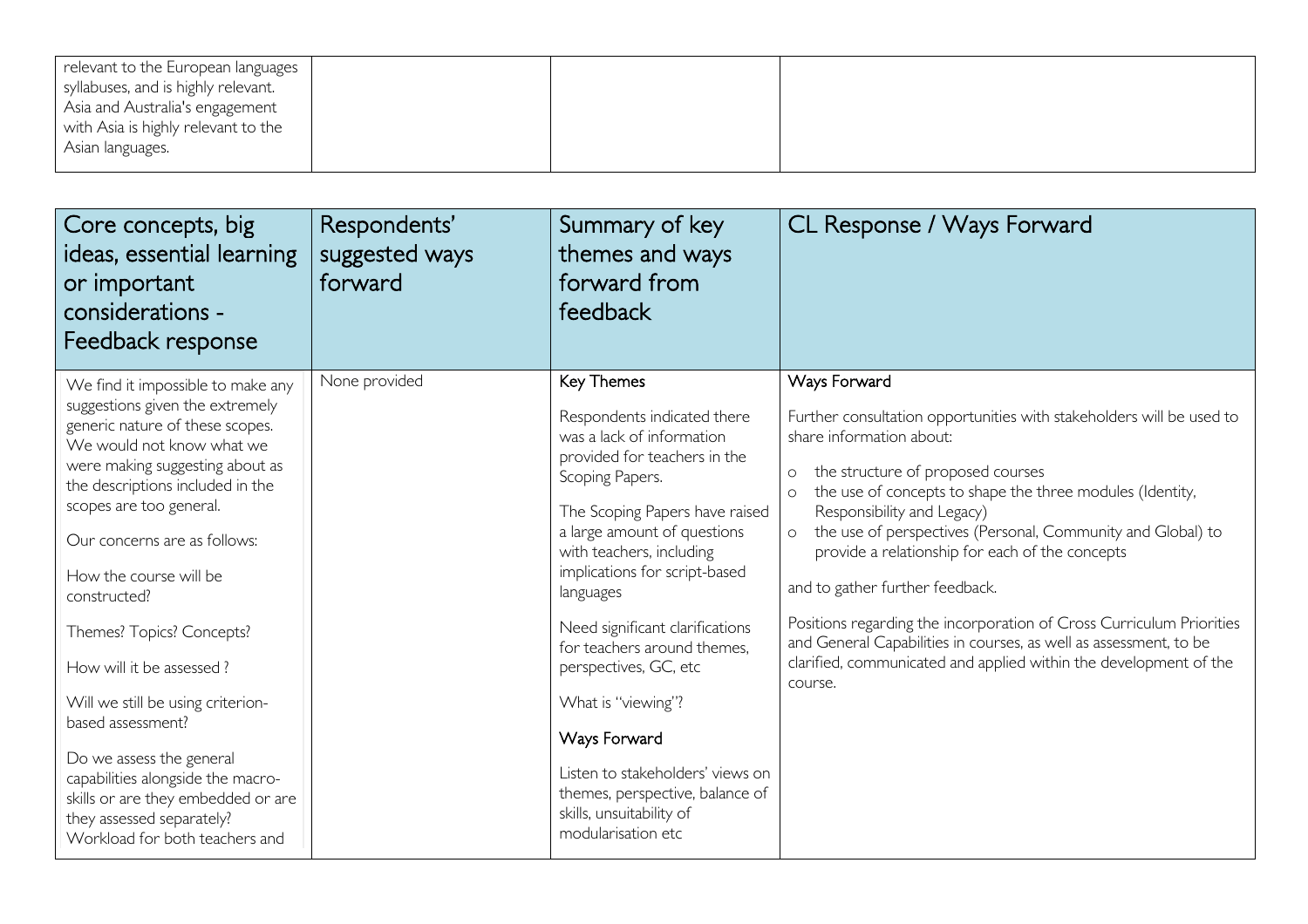| students?                                                                                                                                                                                                                                                                               |  |  |
|-----------------------------------------------------------------------------------------------------------------------------------------------------------------------------------------------------------------------------------------------------------------------------------------|--|--|
| Are the 3 models stand alone and<br>individually assessed? if so, does<br>this mean they can be done in any<br>order? This would not work at all<br>for languages whose knowledge<br>and skills are sequentially taught<br>and acquired. Modularisation does<br>not work for languages. |  |  |
| Other questions:                                                                                                                                                                                                                                                                        |  |  |
| These scopes do not give you a<br>clear idea of how this syllabus will<br>look in a classroom.                                                                                                                                                                                          |  |  |
| Will we be able to use our<br>current materials or will we need<br>to completely change all our<br>teaching materials?                                                                                                                                                                  |  |  |
| Do we now have a new macro-<br>skill called "viewing"? How does<br>that fit with languages? A definition<br>and examples are required.                                                                                                                                                  |  |  |
| All languages' scopes look the<br>same. Why is this the case when<br>there are clear differences<br>between script and non-script<br>based languages? This does not<br>seem to have been taken into<br>account.                                                                         |  |  |
| Overall, the scopes seem to be full<br>of general statements which do<br>not clarify the way forward in<br>developing the courses. It would<br>be very easy to approve these<br>scopes but the consequences of<br>doing so cannot be foreseen due                                       |  |  |